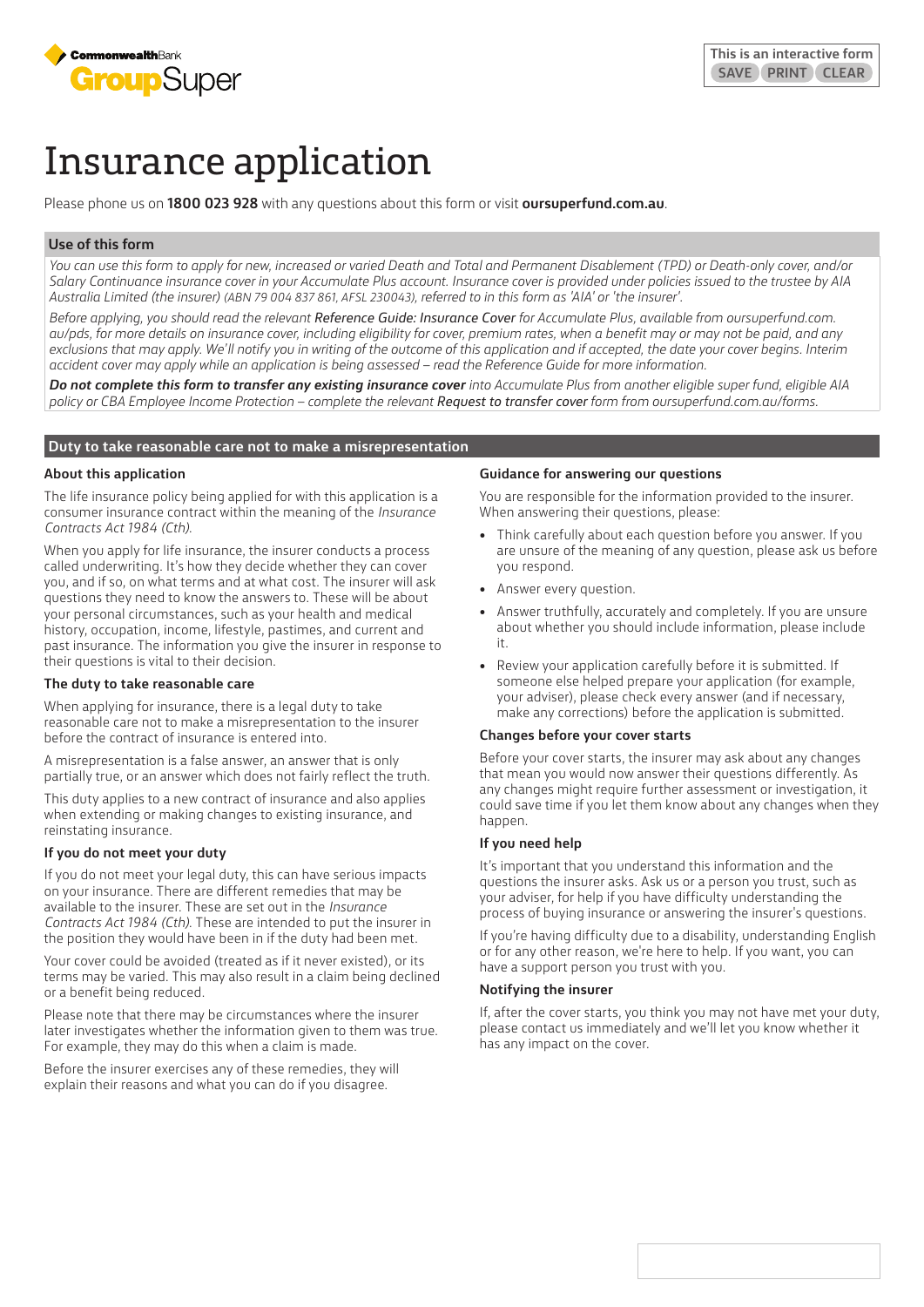# **Privacy information**

*'We', 'us' and 'our' refers to the fund's trustee, member administration service provider and/or the insurer (AIA).*

## **Collection of and use of personal information**

In order to assess your application for insurance cover, we may collect personal information about you, such as medical, lifestyle and financial information. This information may be collected directly from you, from your medical practitioner, your employer, a relevant insurer or another third party. Any medical information we collect may be disclosed to third parties only in limited circumstance. For example, it may be disclosed to the fund's consultants, administrators, employer, insurer and advisers. In some cases the law may also require us to disclose information to other people or organisations. It is possible that information may be disclosed to overseas recipients. If required, you can find out more about the countries in which overseas recipients may be located in our privacy policy at oursuperfund.com.au/privacy or call us for a copy.

#### **Access**

As a member, you generally have the right to request access to any information that we hold about you. There is no fee to make a request but an access charge may apply to cover the cost of providing the information. If applicable, we will let you know of any charge before acting on a request.

# **Further information**

If you would like to know more about how we use and protect your personal information, a copy of our privacy policy is available on our website oursuperfund.com.au or by contacting us. Our privacy policy contains information about how you can ask us to correct any information we hold about you or make a complaint if you are concerned about your privacy.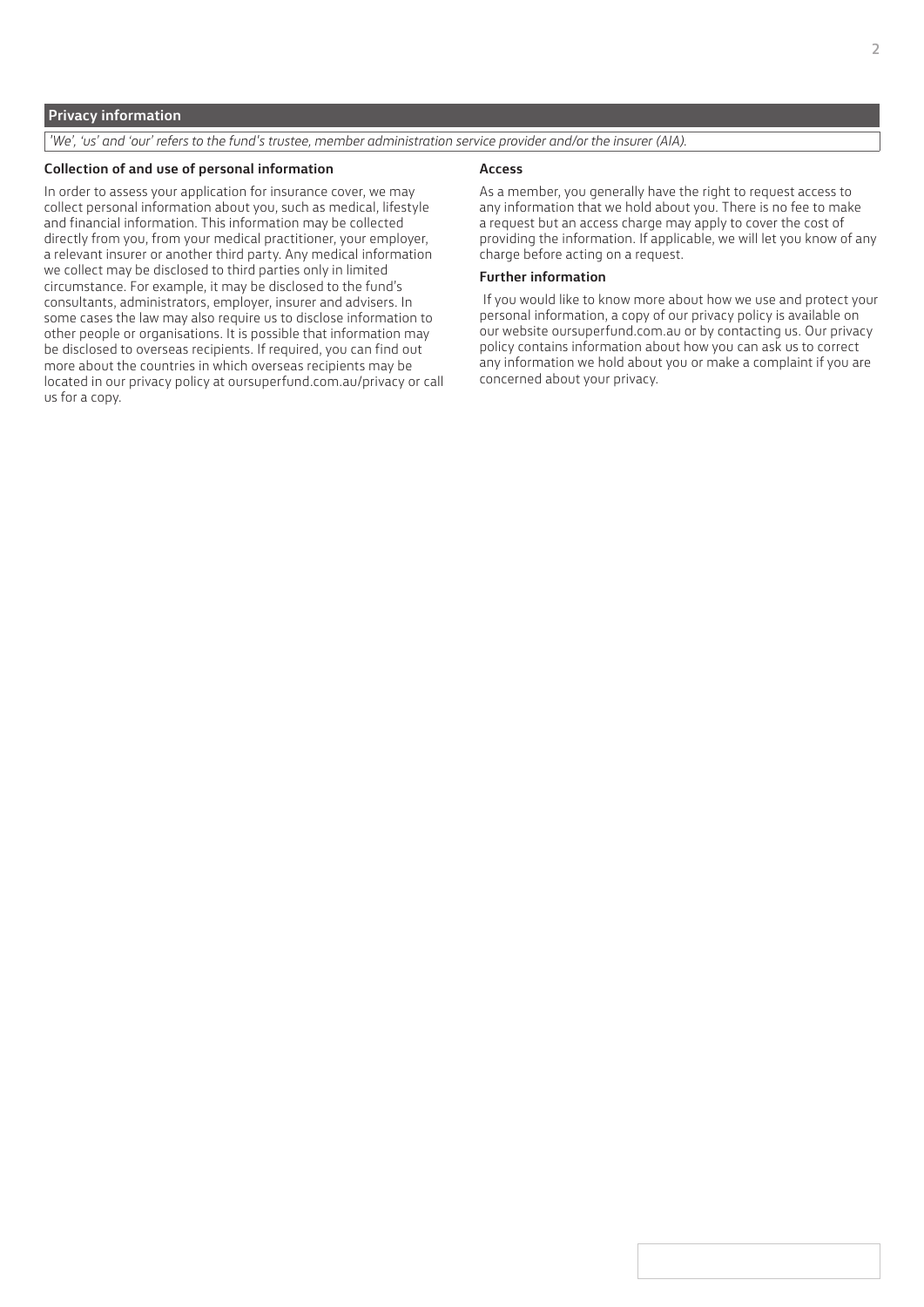# *All fields marked with an asterisk (\*) in the following sections must be completed.*

| Part A: Personal information                                                                                                                                                                                                                                                                                                                                                                                                    |
|---------------------------------------------------------------------------------------------------------------------------------------------------------------------------------------------------------------------------------------------------------------------------------------------------------------------------------------------------------------------------------------------------------------------------------|
| A1. Member details                                                                                                                                                                                                                                                                                                                                                                                                              |
| *Account number<br>Mr<br>*Sex:<br>Male<br>Female<br>Title:<br>Mrs<br>Miss<br>Ms<br>Other<br>*Full given name(s)<br>*Surname                                                                                                                                                                                                                                                                                                     |
|                                                                                                                                                                                                                                                                                                                                                                                                                                 |
| *Postal address                                                                                                                                                                                                                                                                                                                                                                                                                 |
| Unit<br><b>Street</b><br>PО<br><b>Street</b><br>Box<br>number<br>number<br>name                                                                                                                                                                                                                                                                                                                                                 |
| Post<br>Suburb<br>State<br>Country<br>code                                                                                                                                                                                                                                                                                                                                                                                      |
| *Date of birth<br>*Mobile number<br>Email                                                                                                                                                                                                                                                                                                                                                                                       |
|                                                                                                                                                                                                                                                                                                                                                                                                                                 |
| ▶ By providing your <b>mobile</b> , you consent to its use for security validations, e.g. to transact online. By providing<br>your email, you consent to receiving communications such as newsletters, significant event notices and other<br>important information to this email, although from time to time we may still need to send you information by<br>post. Note: If no mobile, you must give a daytime contact number. |
| <b>A2. Personal details</b>                                                                                                                                                                                                                                                                                                                                                                                                     |
| $\blacktriangleright$ If the insurer does not consider your title/occupation as<br>Job title/occupation<br>'white' or 'professional' collar, the insurer will <b>decline</b> any<br>application for new or increased cover.<br>Employer                                                                                                                                                                                         |
| Average hours worked in main occupation<br>per week<br>> For CBA employees, this 'income' should be your super salary for insurance purposes.                                                                                                                                                                                                                                                                                   |
| Gross annual income \$                                                                                                                                                                                                                                                                                                                                                                                                          |
| feet,<br>Your height<br>inches<br>centimetres or                                                                                                                                                                                                                                                                                                                                                                                |
| Your weight<br>kilograms<br>stone,<br>pounds<br>or                                                                                                                                                                                                                                                                                                                                                                              |
| Have you smoked tobacco, e-cigarettes or any other substance in the last 12 months?                                                                                                                                                                                                                                                                                                                                             |
| Yes What you have smoked?<br>No                                                                                                                                                                                                                                                                                                                                                                                                 |
| Average smoked?<br>per day,<br>per week or<br>per year                                                                                                                                                                                                                                                                                                                                                                          |
| Do you drink alcohol?                                                                                                                                                                                                                                                                                                                                                                                                           |
| Yes > Average standard drinks:<br>No<br>per week or<br>per day,<br>per year<br>Do you plan to travel, live or work in another country within the next two years?                                                                                                                                                                                                                                                                |
| Yes ▶ Date(s) and countries/cities you intend to travel to<br>No                                                                                                                                                                                                                                                                                                                                                                |
| Duration of your trip(s)                                                                                                                                                                                                                                                                                                                                                                                                        |
| Holidays<br>Reason(s) for travel<br>Residing/Migrating<br><b>Business</b>                                                                                                                                                                                                                                                                                                                                                       |
|                                                                                                                                                                                                                                                                                                                                                                                                                                 |

1. 'Permanent' in this case means you're employed by the Commonwealth Bank Group on a permanent basis, as defined in Reference Guide: Insurance cover (Death & TPD), including a fixed term arrangement, and your employer's super contributions are being paid to Accumulate Plus.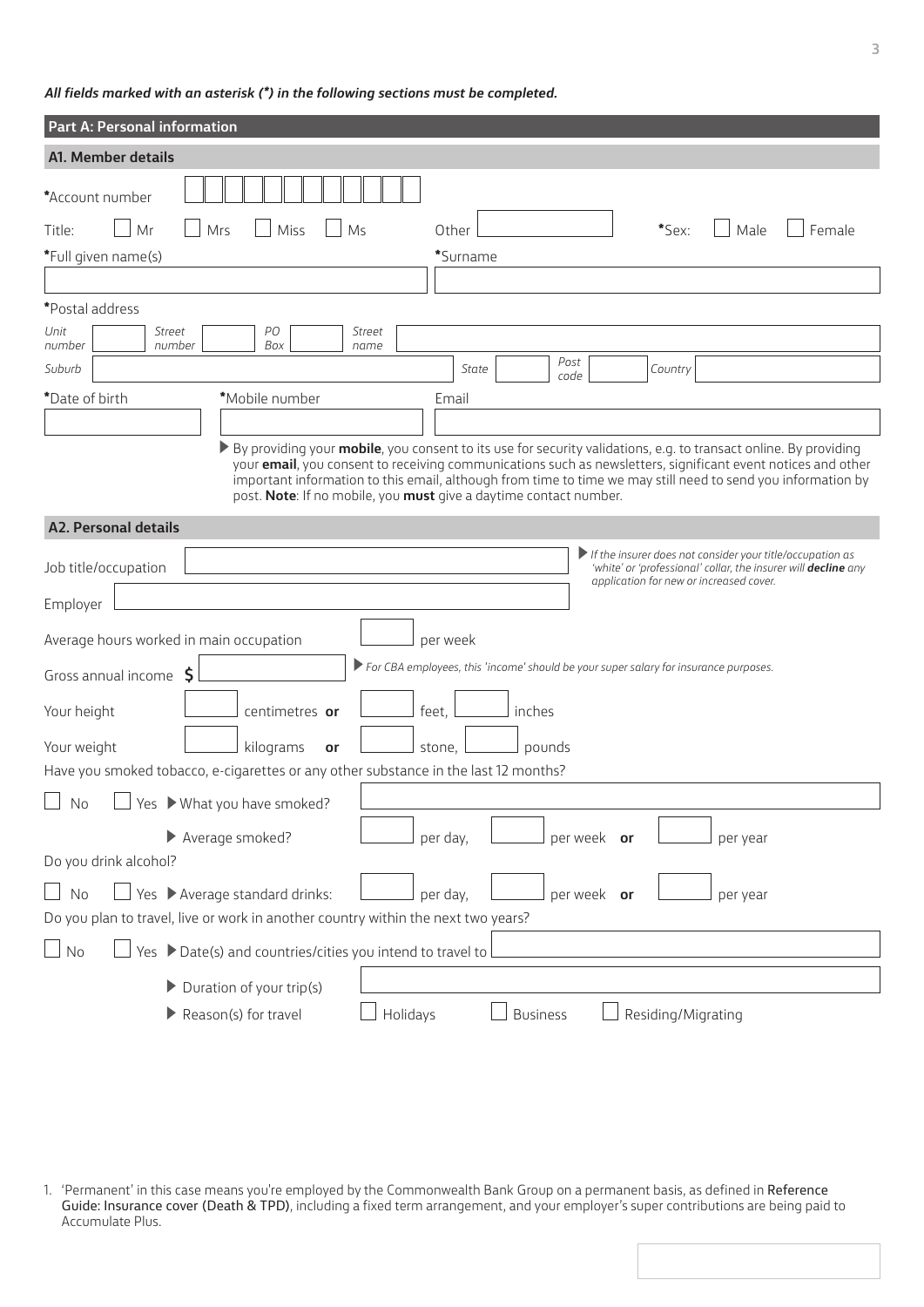# **Part B: Insurance cover**

#### **Requested insurance cover**

*Indicate the total amount of cover you want to have, i.e. including any existing cover, and any cover applied for under other request or transfer applications. Refer to the relevant Reference Guide: Insurance Cover (oursuperfund.com.au/pds) for more details on insurance cover, including eligibility for cover, product maximums, premium rates, when a benefit may or may not be paid, and exclusions. Note: The amount of TPD cover can't exceed Death cover, and you can't have TPD cover on its own. If requesting Death-only cover, write zero in the 'TPD' row.*

# **DEATH & TPD COVER or DEATH-ONLY COVER**

**Permanent<sup>1</sup> employees of Commonwealth Bank Group**: If you currently have multiple-based cover, or you would be eligible for default cover (as outlined in *Reference Guide: Insurance Cover (Death & TPD)*, your cover can be based on a multiple of your notional salary, as a whole or half multiple between 0.5 and 10 inclusive, **or** a fixed dollar amount **or** a combination of both.

| <b>Total amount of Death cover:</b> | $\Box$ times super salary and/or $\mathsf{SL}$ |  | fixed cover |
|-------------------------------------|------------------------------------------------|--|-------------|
| <b>Total amount of TPD cover:</b>   | times super salary and/or                      |  | fixed cover |

Non-permanent<sup>1</sup> Group employees, including former Group employees and spouse members: All cover is a fixed dollar amount only.

|   | <b>Total amount</b> of Death cover: | fixed cover |
|---|-------------------------------------|-------------|
| ▶ | <b>Total amount</b> of TPD cover:   | fixed cover |

#### **SALARY CONTINUANCE COVER**

#### *Important notes:*

- 1. *Before applying for Salary Continuance, you should confirm if you are covered under other arrangements, e.g. salary continuance or*  income protection benefits through your employer, such as CBA Employee Income Protection (CBA EIP), through another super fund, or *through a policy held directly with an insurer. While you may hold more than one policy for this type of cover, you may not receive the full benefit from one or more policies in the event of a claim – read the Reference Guide: Insurance Cover (Salary Continuance) for more details.*
- *2. You will pay monthly premiums based on the level of cover you request below. In the event of a claim, your income immediately before your*  disablement is taken into account in determining the monthly benefit payable. If your pre-disability income is **less** than your level of accepted *cover, a benefit based on the lower amount is paid. In this case, the excess premiums are not refunded. Therefore it's important that you notify us if your income changes to the extent that it's less than your accepted amount of cover. Read the Reference Guide: Insurance Cover (Salary Continuance) for more on how pre-disability income is calculated and how benefits are paid.*

All cover must be a fixed dollar amount only:

|                       | Total amount of cover:                                  |                | per month - ensure you've read 'Important note 2' above |
|-----------------------|---------------------------------------------------------|----------------|---------------------------------------------------------|
|                       | $\blacktriangleright$ Waiting period – choose one only: | $\Box$ 90 days | $\Box$ 30 days                                          |
| $\blacktriangleright$ | Benefit payment period-choose one only:                 | $\Box$ 2 years | $\Box$ To age 65                                        |

# **Part C: Personal statement**

| Question                                                                                                                                                                                                                                                                                                                                                                          | <b>Response</b> | Part D ref.        |
|-----------------------------------------------------------------------------------------------------------------------------------------------------------------------------------------------------------------------------------------------------------------------------------------------------------------------------------------------------------------------------------|-----------------|--------------------|
| 1. Do you engage in any hazardous pastimes or pursuits such as (but not limited to) football (other than<br>touch or Oztaq), motorised sports, parachuting, hang-gliding, abseiling, mountaineering activities,<br>aviation (other than as a fare paying passenger), scuba diving or any sport(s) in a professional capacity?                                                     | No<br>Yes       | $A$ (pg6)          |
| 2. Have you:                                                                                                                                                                                                                                                                                                                                                                      |                 |                    |
| a) recently applied for or do you have a policy for death, total and permanent disability, trauma or<br>salary continuance (excluding this application) either within a super fund or directly with an insurer?                                                                                                                                                                   | No<br>Yes       | $B$ (pg6)          |
| b) ever had an application for death, disability, trauma, accident or sickness insurance on your life<br>declined, deferred or accepted with a loading, exclusion or special terms?                                                                                                                                                                                               | No<br>Yes       | $B$ (pg6)          |
| c) ever claimed a lump sum or accident or sickness benefit from any insurance policy, including but not<br>limited to superannuation, workers' compensation, disability pension or Veterans' Affairs?                                                                                                                                                                             | i No<br>Yes     | $B$ (pg6)          |
| 3. Have you ever experienced symptoms, received medical advice, been treated for or been diagnosed with<br>any back, neck, hip, shoulder, knee or elbow complaints, sciatica, disc or spine complaints, or an injury,<br>complaint or disorder of any joint, bones or muscle, including arthritis, gout or repetitive strain injury (RSI)?                                        | No<br>Yes       | $C$ (pq7)          |
| 4. Have you ever received medical advice, been treated for or diagnosed with depression or a mental<br>illness, including but not limited to stress, anxiety, chronic tiredness or lethargy, panic attacks, post<br>traumatic stress, behavioural or nervous disorder, attention deficit disorder or Asperger's syndrome,<br>myalgia or fibromyalgia or chronic fatigue syndrome? | No<br>Yes       | $\mathbf{D}$ (pg7) |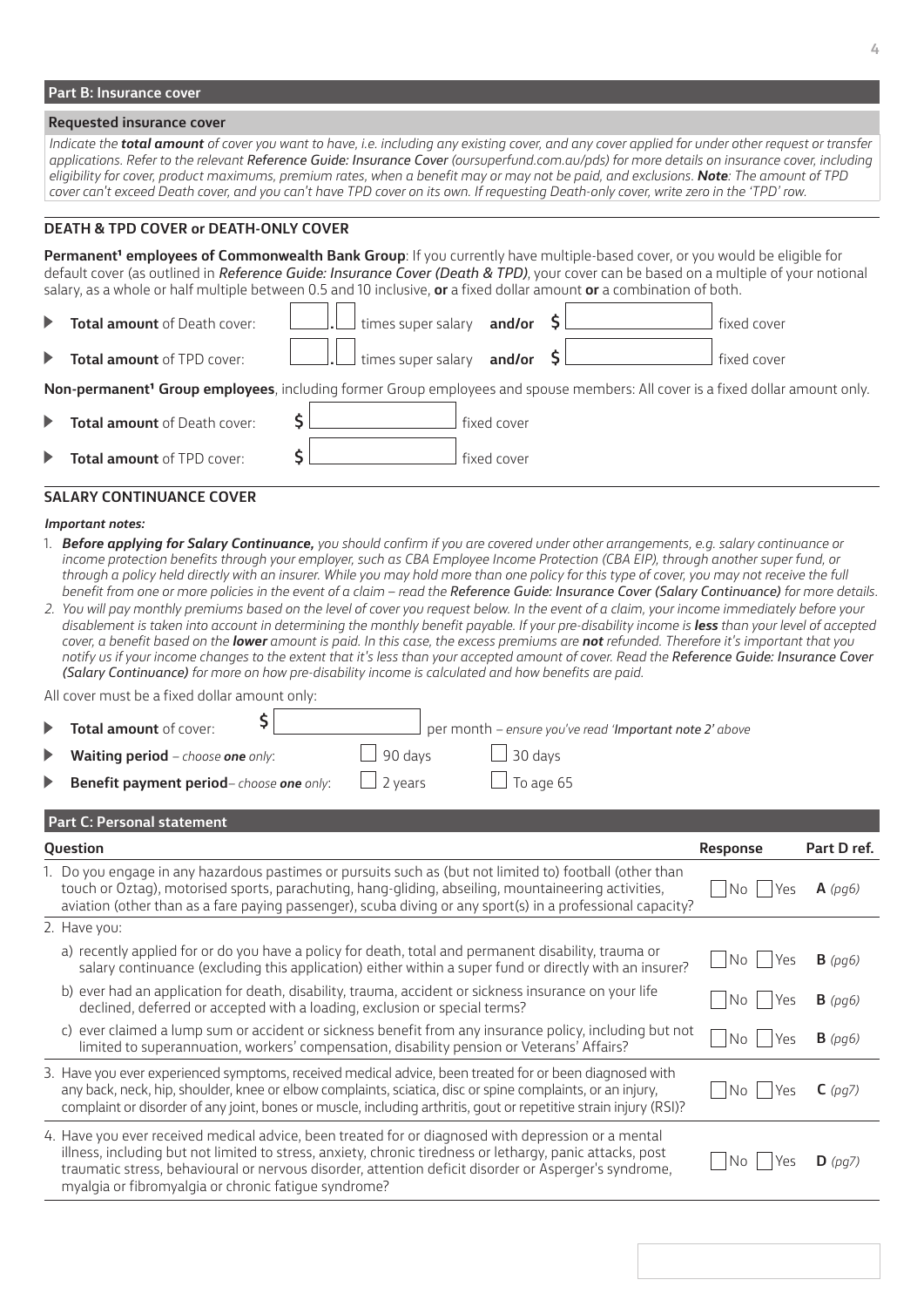| 5. Have you received medical advice, undergone any treatment, investigation or operation for, or had:                                                                                                                                                                                                                                                |                                                                    |                           |
|------------------------------------------------------------------------------------------------------------------------------------------------------------------------------------------------------------------------------------------------------------------------------------------------------------------------------------------------------|--------------------------------------------------------------------|---------------------------|
| a) high blood pressure or raised cholesterol?                                                                                                                                                                                                                                                                                                        | Yes<br>No                                                          | $E$ (pg8)                 |
| b) cyst, moles, sunspots, skin lesions, skin cancer or melanoma?                                                                                                                                                                                                                                                                                     | <b>No</b><br> Yes                                                  | $F$ (pg8)                 |
| c) asthma (other than childhood), chronic bronchitis, emphysema, recurrent pneumonia or any other<br>lung complaint?                                                                                                                                                                                                                                 | No<br>  Yes                                                        | $G$ (pg9)<br>81(pq10)     |
| d) chest pain, heart complaint, cardiomyopathy, stroke, neurological disorder, multiple sclerosis,<br>muscular dystrophy or blood disorder?                                                                                                                                                                                                          | No<br>Yes                                                          | $G$ (pg9)<br>81(pq10)     |
| e) cancer, leukaemia, diabetes or chronic kidney complaint?                                                                                                                                                                                                                                                                                          | No<br><b>Yes</b>                                                   | $G$ (pg9)<br>81 (pg10)    |
| 6. Have you:                                                                                                                                                                                                                                                                                                                                         |                                                                    |                           |
| a) taken any illegal or non-prescribed drugs (other than over the counter medications) in the last 10 years?                                                                                                                                                                                                                                         | No<br>Yes                                                          |                           |
| b) ever been advised to cease drinking alcohol or received counselling or treatment for alcohol or<br>substance abuse?                                                                                                                                                                                                                               | No<br> Yes                                                         |                           |
| c) ever been infected with or tested positive for HIV, Hepatitis B and/or C or are you awaiting the<br>results of such a test?                                                                                                                                                                                                                       | Yes<br>No                                                          |                           |
| *Note: If you answered 'yes' to any part of question 6, an additional confidential questionnaire will be<br>sent to you, which you will need to complete and return to us before we can assess your application.                                                                                                                                     |                                                                    |                           |
| 7. a) In the last 5 years, have you had sexual intercourse without a condom with the following persons?                                                                                                                                                                                                                                              |                                                                    |                           |
| i) Someone who might have exposed you to the Human Immunodeficiency Virus (HIV) infection?<br>(this may include unprotected sexual intercourse with someone other than your reqular partner whose<br>HIV status is unknown to you)                                                                                                                   | No.<br>  Yes                                                       | n/a                       |
| ii) Someone who injects non-prescribed drugs?                                                                                                                                                                                                                                                                                                        | Yes<br>No                                                          | n/a                       |
| iii) Someone who is a sex worker?                                                                                                                                                                                                                                                                                                                    | Yes<br>No                                                          | n/a                       |
| iv) Someone who is infected with the HIV infection                                                                                                                                                                                                                                                                                                   | Yes<br>No                                                          | n/a                       |
| v) Someone who is infected with Hepatitis B? (you may answer 'No' if you're vaccinated and have<br>immunity for Hepatitis B)                                                                                                                                                                                                                         | Yes<br><b>No</b>                                                   | n/a                       |
| vi) Someone who is infected with Hepatitis C?                                                                                                                                                                                                                                                                                                        | Yes<br>No                                                          | n/a                       |
| b) In the last 5 years, have you been diagnosed with, or experienced symptoms of Sexually<br>Transmitted Infection(s) (STIs), e.g. chlamydia, gonorrhoea, syphillis?                                                                                                                                                                                 | $\overline{\phantom{a}}$ No $\overline{\phantom{a}}$<br><b>Yes</b> | n/a                       |
| 8. Apart from anything already stated:                                                                                                                                                                                                                                                                                                               |                                                                    |                           |
| a) are you considering seeking medical advice, treatment, tests or surgery in the future?                                                                                                                                                                                                                                                            | No<br>Yes                                                          | $G$ (pg9)<br>$&$ $(pq10)$ |
| b) have you, in the last 5 years, received any medical advice, medical treatment, investigation or<br>operation not mentioned above (apart from colds, flu, contraceptive advice)?                                                                                                                                                                   | No<br>Yes                                                          | $G$ (pg9)<br>81(pq10)     |
| 9. This question is about your family's medical history. As far as you know, has your mother, father, sisters<br>or brothers had any of the following?<br>Heart problems, cardiomyopathy, stroke or sudden death                                                                                                                                     | No<br> Yes                                                         | $H$ (pg10)<br>81(pq10)    |
| <b>Diabetes</b>                                                                                                                                                                                                                                                                                                                                      |                                                                    |                           |
| Any dementia, Alzheimer's or Parkinson's disease<br>$\bullet$<br>Cancer of any type                                                                                                                                                                                                                                                                  |                                                                    |                           |
| Motor neurone disease, Huntington's disease, multiple sclerosis, muscular dystrophy or polycystic                                                                                                                                                                                                                                                    |                                                                    |                           |
| kidney disease<br>Any other condition that runs in your family                                                                                                                                                                                                                                                                                       |                                                                    |                           |
| If you answered 'No' to all questions in this Part C, go straight to Part F of this form on page 12.<br>If you answered 'Yes' to any of the questions in this Part C, excluding question 6, you should complete the relevant Part D<br>questionnaire in this form (Questionnaires A to I), as noted in the column next to any 'yes' responses above. |                                                                    |                           |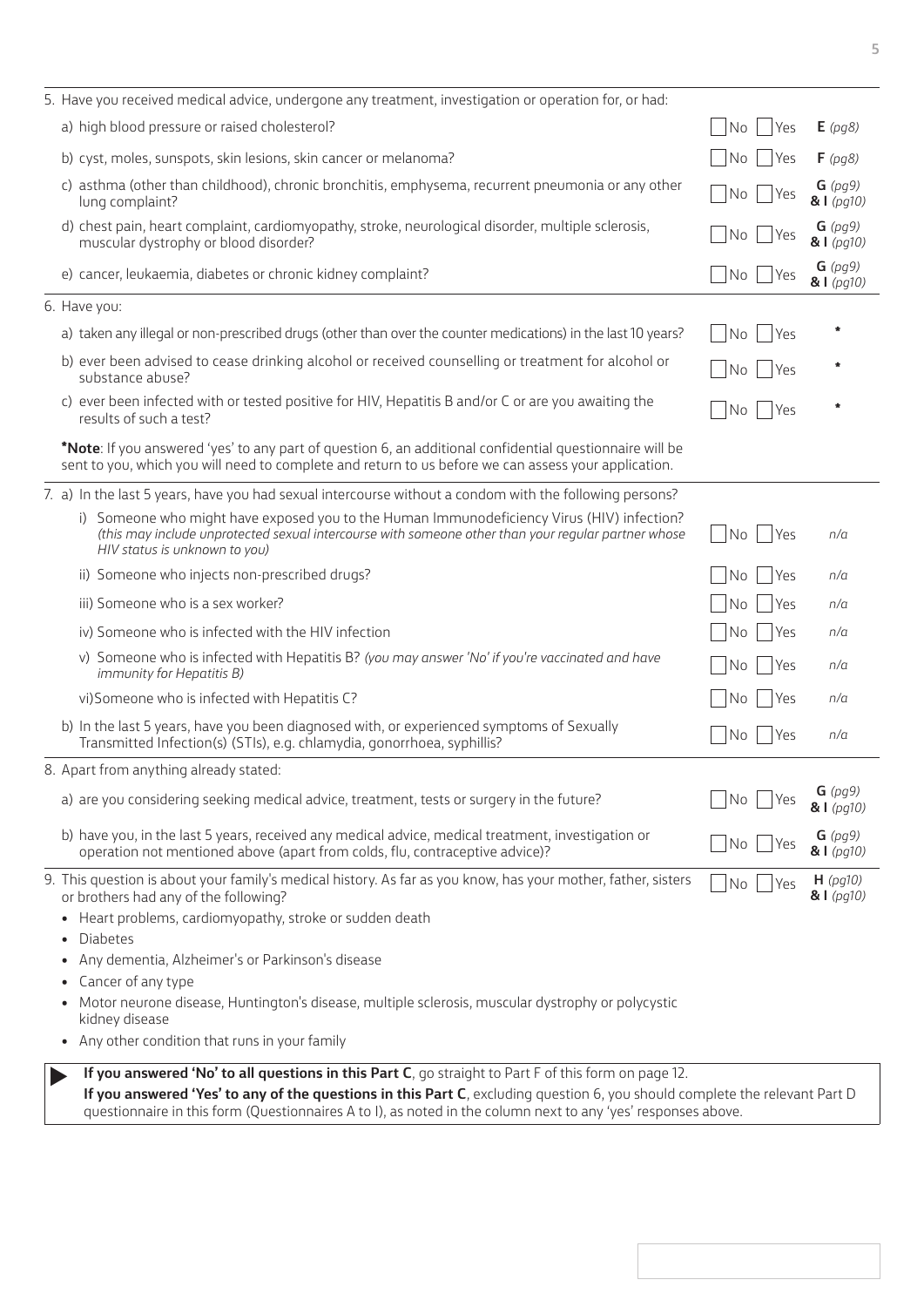<span id="page-5-1"></span><span id="page-5-0"></span>

| <b>Part D: Questionnaires</b>                                                                                                                                                                                                                                                            |                                           |    |                                                                 |                     |            |                       |     |
|------------------------------------------------------------------------------------------------------------------------------------------------------------------------------------------------------------------------------------------------------------------------------------------|-------------------------------------------|----|-----------------------------------------------------------------|---------------------|------------|-----------------------|-----|
| <b>Questionnaire A: Pastimes</b>                                                                                                                                                                                                                                                         |                                           |    |                                                                 |                     |            |                       |     |
| Only complete Questionnaire A if you answered 'yes' to question 1 in Part C: Personal Statement.                                                                                                                                                                                         |                                           |    |                                                                 |                     |            |                       |     |
| 1. Do you engage in any of the following hazardous pastimes or pursuits?                                                                                                                                                                                                                 |                                           |    |                                                                 |                     |            |                       |     |
| a) Flying (other than as a fare paying passenger on a commercial airline)?                                                                                                                                                                                                               |                                           |    |                                                                 |                     |            | <b>No</b>             | Yes |
| b) Underwater diving (scuba)?                                                                                                                                                                                                                                                            |                                           |    |                                                                 |                     |            | No                    | Yes |
| If yes to (b) above: (i) Do you dive more than 40 metres in depth?                                                                                                                                                                                                                       |                                           |    |                                                                 |                     |            | No                    | Yes |
|                                                                                                                                                                                                                                                                                          | (ii) Do you dive alone?                   |    |                                                                 |                     |            | <b>No</b>             | Yes |
| c) Football of any code (including touch football or Oztag)?                                                                                                                                                                                                                             |                                           |    |                                                                 |                     |            | No                    | Yes |
| d) Motorised sports of any kind, e.g. motor cross, rally driving, ocean racing, motor car or bike racing?                                                                                                                                                                                |                                           |    |                                                                 |                     |            | No                    | Yes |
| e) Trail bike or quad bike riding (including off-road and dirt bikes)?                                                                                                                                                                                                                   |                                           |    |                                                                 |                     |            | No                    | Yes |
| f) Any other sport or hazardous activity, e.g. parachuting, hang-gliding, body contact sports,<br>paragliding, competitive water sports, horse riding or recreations involving heights?<br>If you answered 'Yes' to any questions $1(a) - (f)$ above, please also provide the following: |                                           |    |                                                                 |                     |            | <b>No</b>             | Yes |
|                                                                                                                                                                                                                                                                                          |                                           |    |                                                                 |                     |            |                       |     |
| What activity (ies) you engage in?                                                                                                                                                                                                                                                       |                                           |    |                                                                 |                     |            |                       |     |
| At what level do you participate?                                                                                                                                                                                                                                                        | Recreational (non-competition)            |    | Recreational (competition) $\Box$ Professional (inc. semi-prof) |                     |            |                       |     |
| Number of times you participate in the activity (ies) each year (e.g. hours flown, number of dives, events, etc.)                                                                                                                                                                        |                                           |    |                                                                 |                     |            |                       |     |
| Do you receive any income from participating in the activity(ies)?                                                                                                                                                                                                                       |                                           | No | Yes                                                             |                     |            |                       |     |
| Questionnaire B: Insurance history                                                                                                                                                                                                                                                       |                                           |    |                                                                 |                     |            |                       |     |
| Only complete Questionnaire B if you answered 'yes' to any part of question 2 in Part C: Personal Statement.                                                                                                                                                                             |                                           |    |                                                                 |                     |            |                       |     |
| 1. Other than this application, do you have or have you recently applied for death, total and permanent disability, trauma or salary                                                                                                                                                     |                                           |    |                                                                 |                     |            |                       |     |
| continuance insurance on your life with AIA or any other insurance company, or with any super fund?<br><b>No</b><br>Yes - provide details below:                                                                                                                                         |                                           |    |                                                                 |                     |            |                       |     |
| Insurance company                                                                                                                                                                                                                                                                        | Type of cover                             |    | Insurance benefit To be replaced? Start date                    |                     |            |                       |     |
|                                                                                                                                                                                                                                                                                          |                                           | \$ |                                                                 | ∪ No                | $\Box$ Yes |                       |     |
|                                                                                                                                                                                                                                                                                          |                                           | \$ |                                                                 |                     |            |                       |     |
|                                                                                                                                                                                                                                                                                          |                                           |    |                                                                 | No                  | Yes        |                       |     |
|                                                                                                                                                                                                                                                                                          |                                           | \$ |                                                                 | No                  | Yes        |                       |     |
| 2. Has an application for death, total and permanent disability, trauma, or salary continuance insurance on your life ever been declined<br>or deferred, or accepted with a loading, exclusion or special terms?<br><b>No</b><br>Yes - provide details below:                            |                                           |    |                                                                 |                     |            |                       |     |
| Insurance company                                                                                                                                                                                                                                                                        | Date of decision Terms offered and reason |    |                                                                 |                     |            |                       |     |
|                                                                                                                                                                                                                                                                                          |                                           |    |                                                                 |                     |            |                       |     |
|                                                                                                                                                                                                                                                                                          |                                           |    |                                                                 |                     |            |                       |     |
|                                                                                                                                                                                                                                                                                          |                                           |    |                                                                 |                     |            |                       |     |
|                                                                                                                                                                                                                                                                                          |                                           |    |                                                                 |                     |            |                       |     |
| 3. Are you claiming or have you ever claimed a benefit from any source, e.g. a TPD benefit from a super fund, Workers' Compensation,<br>Disability Pension, Veterans' Affairs or any other insurance policy providing accident or sickness benefits?                                     |                                           |    |                                                                 |                     |            |                       |     |
| <b>No</b><br>Yes - provide details below:                                                                                                                                                                                                                                                |                                           |    |                                                                 |                     |            |                       |     |
| Benefit type/source/claim reason                                                                                                                                                                                                                                                         |                                           |    | Date commenced                                                  | <b>Claim amount</b> |            | <b>Date finalised</b> |     |
|                                                                                                                                                                                                                                                                                          |                                           |    |                                                                 | \$                  |            |                       |     |
|                                                                                                                                                                                                                                                                                          |                                           |    |                                                                 | \$                  |            |                       |     |
|                                                                                                                                                                                                                                                                                          |                                           |    |                                                                 | \$                  |            |                       |     |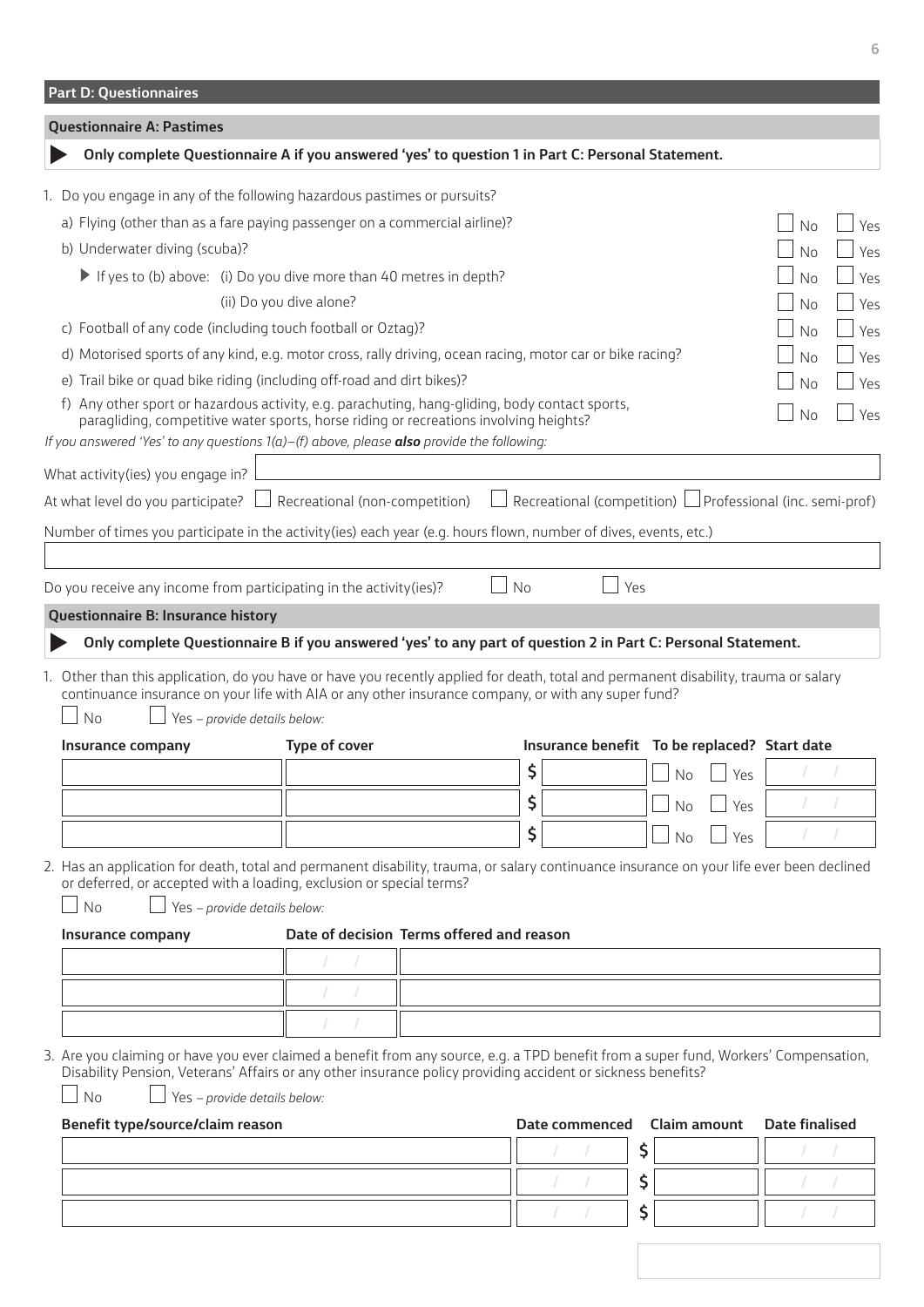<span id="page-6-1"></span><span id="page-6-0"></span>

| Questionnaire C: Joint / Musculoskeletal                                                                             |  |  |  |  |
|----------------------------------------------------------------------------------------------------------------------|--|--|--|--|
| Only complete Questionnaire C if you answered 'yes' to question 3 in Part C: Personal Statement.                     |  |  |  |  |
| 1. Nature of complaint/doctor's diagnosis, e.g. sciatica, back pain, broken bone                                     |  |  |  |  |
|                                                                                                                      |  |  |  |  |
| 2. Location of complaint, e.g. lower back, right knee, sciatic nerve                                                 |  |  |  |  |
|                                                                                                                      |  |  |  |  |
| 3. When did symptoms first begin?                                                                                    |  |  |  |  |
| 4. Cause of condition, e.g. lifting, car accident, fall in workplace, unknown                                        |  |  |  |  |
|                                                                                                                      |  |  |  |  |
| 5. Was an x-ray or scan taken?<br>No<br>Yes - provide date of most recent test:                                      |  |  |  |  |
| Details of results of tests taken<br>▶                                                                               |  |  |  |  |
| 6. Is the nature of the condition degenerative or a disc problem?<br>Yes<br><b>No</b>                                |  |  |  |  |
| 7. Are you still undergoing treatment or experiencing symptoms?<br>No - provide date details below<br>Yes            |  |  |  |  |
| Date symptoms ceased<br>Date treatment ceased                                                                        |  |  |  |  |
| 8. Have you been off work as a result of this complaint or been unable to perform your normal day-to-day activities? |  |  |  |  |
| No<br>Yes - provide details of period(s) off work below:                                                             |  |  |  |  |
|                                                                                                                      |  |  |  |  |
| 9. Do you have any residual or ongoing effects or restrictions as a result of this condition?                        |  |  |  |  |
| No<br>Yes - provide dates and details below:                                                                         |  |  |  |  |
| No                                                                                                                   |  |  |  |  |
| 10. Is your treating doctor different from your usual doctor?<br>Yes - provide details of treating doctor below:     |  |  |  |  |
| $\blacktriangleright$ Name<br>Address                                                                                |  |  |  |  |
| Phone<br>Fax                                                                                                         |  |  |  |  |
| Questionnaire D: Mental health                                                                                       |  |  |  |  |
| Only complete Questionnaire D if you answered 'yes' to question 4 in Part C: Personal Statement.                     |  |  |  |  |
| 1. Details of the condition (i.e. doctor's diagnosis)                                                                |  |  |  |  |
|                                                                                                                      |  |  |  |  |
| Work-related<br>Marital problems<br>2. Reason or cause:<br>Bereavement/family illness<br>Post-natal                  |  |  |  |  |
| Other - please specify:                                                                                              |  |  |  |  |
| 3. Date symptoms first commenced                                                                                     |  |  |  |  |
| 4. Have the symptoms ceased?<br>Yes - date symptoms ceased:<br>No                                                    |  |  |  |  |
| Yes - provide details below:<br>5. Have you taken or are you taking medication?<br>No                                |  |  |  |  |
| Type of medication<br>Date ceased<br>Dosage                                                                          |  |  |  |  |
|                                                                                                                      |  |  |  |  |
|                                                                                                                      |  |  |  |  |
|                                                                                                                      |  |  |  |  |
| Yes<br>6. Have you attempted suicide or had suicidal thoughts?<br>No                                                 |  |  |  |  |
| 7. Have you ever been hospitalised?<br>No<br>Yes - indicate period(s) of hospitalisation below:                      |  |  |  |  |
|                                                                                                                      |  |  |  |  |
| 8. Did the condition ever cause you to lose time off work?<br>No<br>Yes - indicate period(s) off work below:         |  |  |  |  |
|                                                                                                                      |  |  |  |  |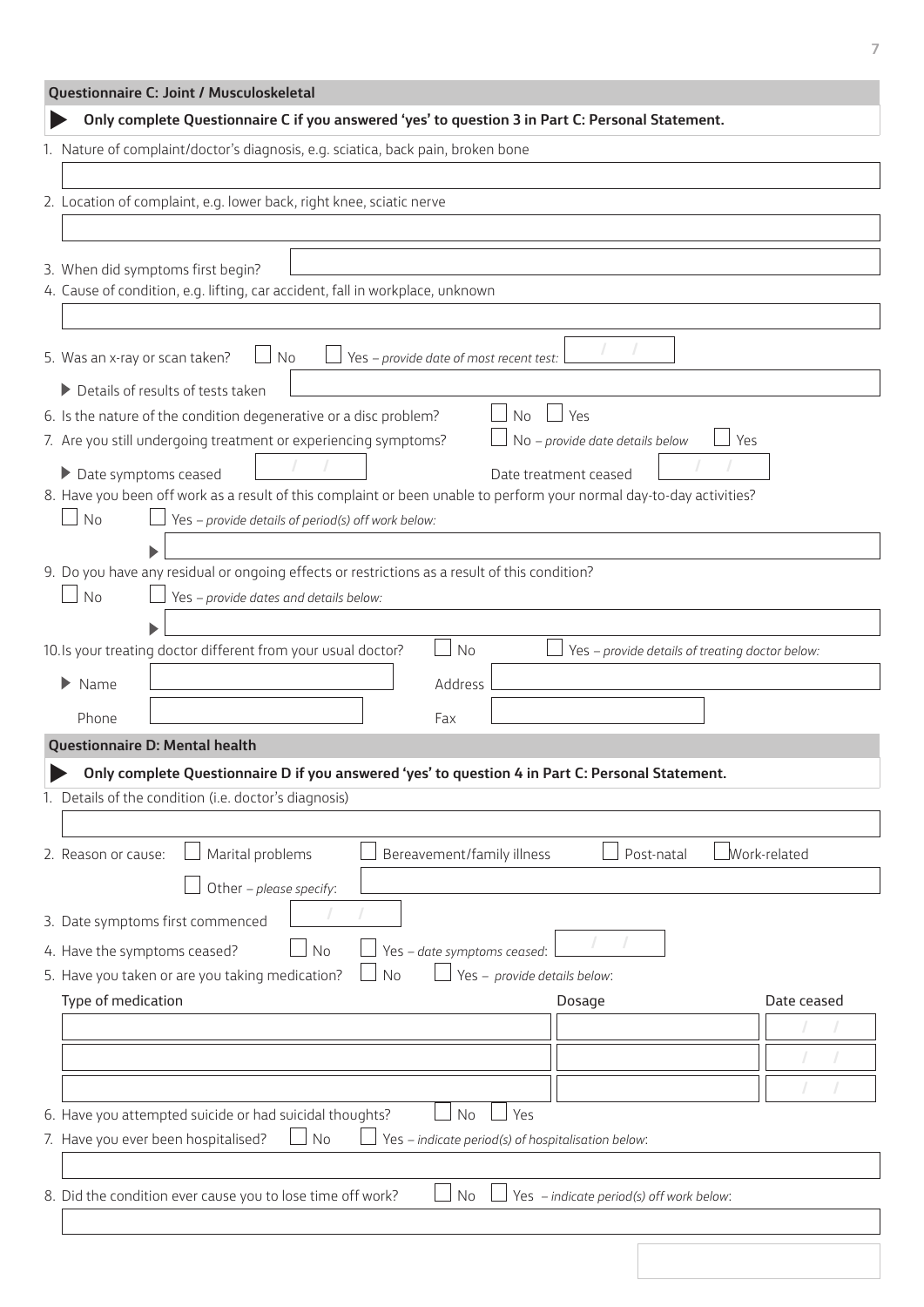<span id="page-7-1"></span><span id="page-7-0"></span>

|                                          | Questionnaire D: Mental health (continued)                                                                                                                                                               |                                                                                                             |
|------------------------------------------|----------------------------------------------------------------------------------------------------------------------------------------------------------------------------------------------------------|-------------------------------------------------------------------------------------------------------------|
|                                          | 9. Has your ability to work or perform daily activities been restricted in any way?                                                                                                                      | Yes - provide details below:<br>No.                                                                         |
|                                          | 10. Is your treating doctor different from your usual doctor?                                                                                                                                            | <b>No</b><br>Yes - provide details of treating doctor below:                                                |
| ▶<br>Name                                |                                                                                                                                                                                                          | Address                                                                                                     |
| Phone                                    |                                                                                                                                                                                                          | Fax                                                                                                         |
|                                          | Questionnaire E: High blood pressure / Raised cholesterol                                                                                                                                                |                                                                                                             |
|                                          |                                                                                                                                                                                                          | Only complete Questionnaire E if you answered 'yes' to question 5(a) in Part C: Personal Statement.         |
|                                          | 1. What condition to you have? (indicate one or both as applicable):                                                                                                                                     | High blood pressure<br>Raised cholesterol                                                                   |
| No                                       | 2. When were you first diagnosed with this condition?<br>Yes - provide details below:                                                                                                                    | 3. Do you have any problems or complications resulting from this condition, e.g. heart disease, chest pain? |
|                                          | 4. Are you taking regular medication for this condition?                                                                                                                                                 | No<br>Yes - provide details below, including dosage:                                                        |
|                                          |                                                                                                                                                                                                          |                                                                                                             |
|                                          | 5. Complete (i) for high blood pressure and/or (ii) for raised cholesterol, as applicable to you:                                                                                                        |                                                                                                             |
| i)                                       | Date of last blood pressure reading                                                                                                                                                                      |                                                                                                             |
|                                          | Was your blood pressure considered to be well-controlled, e.g. less than 140/90?                                                                                                                         | Don't know<br>Yes<br>No                                                                                     |
|                                          | ii) Date of last cholesterol reading                                                                                                                                                                     |                                                                                                             |
|                                          | 2.0 to 6.5 mmol<br>Result of last cholesterol reading:                                                                                                                                                   | 6.6 to 7.5 mmol<br>7.6 or above mmol<br>Don't know                                                          |
|                                          | 6. Is your treating doctor different from your usual doctor?                                                                                                                                             | Yes - provide details of treating doctor below:<br><b>No</b>                                                |
| ▶<br>Name                                |                                                                                                                                                                                                          | Address                                                                                                     |
| Phone                                    |                                                                                                                                                                                                          | Fax                                                                                                         |
|                                          | Questionnaire F: Cysts, moles, sunspots or skin lesions                                                                                                                                                  |                                                                                                             |
|                                          |                                                                                                                                                                                                          | Only complete Questionnaire F if you answered 'yes' to question 5(b) in Part C: Personal Statement.         |
| 1. Type:                                 | Sunspot<br>Mole<br>Cyst                                                                                                                                                                                  | Skin lesion<br>Melanoma<br>Basal cell carcinoma                                                             |
|                                          | Other - please specify:                                                                                                                                                                                  |                                                                                                             |
| 2. Location of growth(s):                | Face/head<br>Arm/leg                                                                                                                                                                                     | Chest/front<br>Back/shoulder                                                                                |
| 3. When was this?                        |                                                                                                                                                                                                          |                                                                                                             |
| 4. Was the growth(s) removed?            | No                                                                                                                                                                                                       | Yes - provide details below:                                                                                |
| When was it removed                      |                                                                                                                                                                                                          | Number of growth(s) removed                                                                                 |
| $\blacktriangleright$ Method of removal: | Frozen/Burnt off                                                                                                                                                                                         | Surgical/Cut out                                                                                            |
|                                          | 5. Was the growth(s) reported as cancerous/malignant?                                                                                                                                                    | <b>No</b><br>Yes - provide details below:                                                                   |
|                                          | $\blacktriangleright$ Were any further tests, investigations, treatments, follow-up or re-excision required?<br>Date and details of further tests, investigations, treatments, follow-up or re-excision: | $\Box$ No<br>$\Box$ Yes – provide details below:                                                            |
|                                          |                                                                                                                                                                                                          |                                                                                                             |
|                                          |                                                                                                                                                                                                          |                                                                                                             |
|                                          | 6. Is your treating doctor different from your usual doctor?                                                                                                                                             | No<br>Yes - provide details of treating doctor below:                                                       |
| ▶<br>Name                                |                                                                                                                                                                                                          | Address                                                                                                     |
| Phone                                    |                                                                                                                                                                                                          | Fax                                                                                                         |
|                                          |                                                                                                                                                                                                          |                                                                                                             |
|                                          |                                                                                                                                                                                                          |                                                                                                             |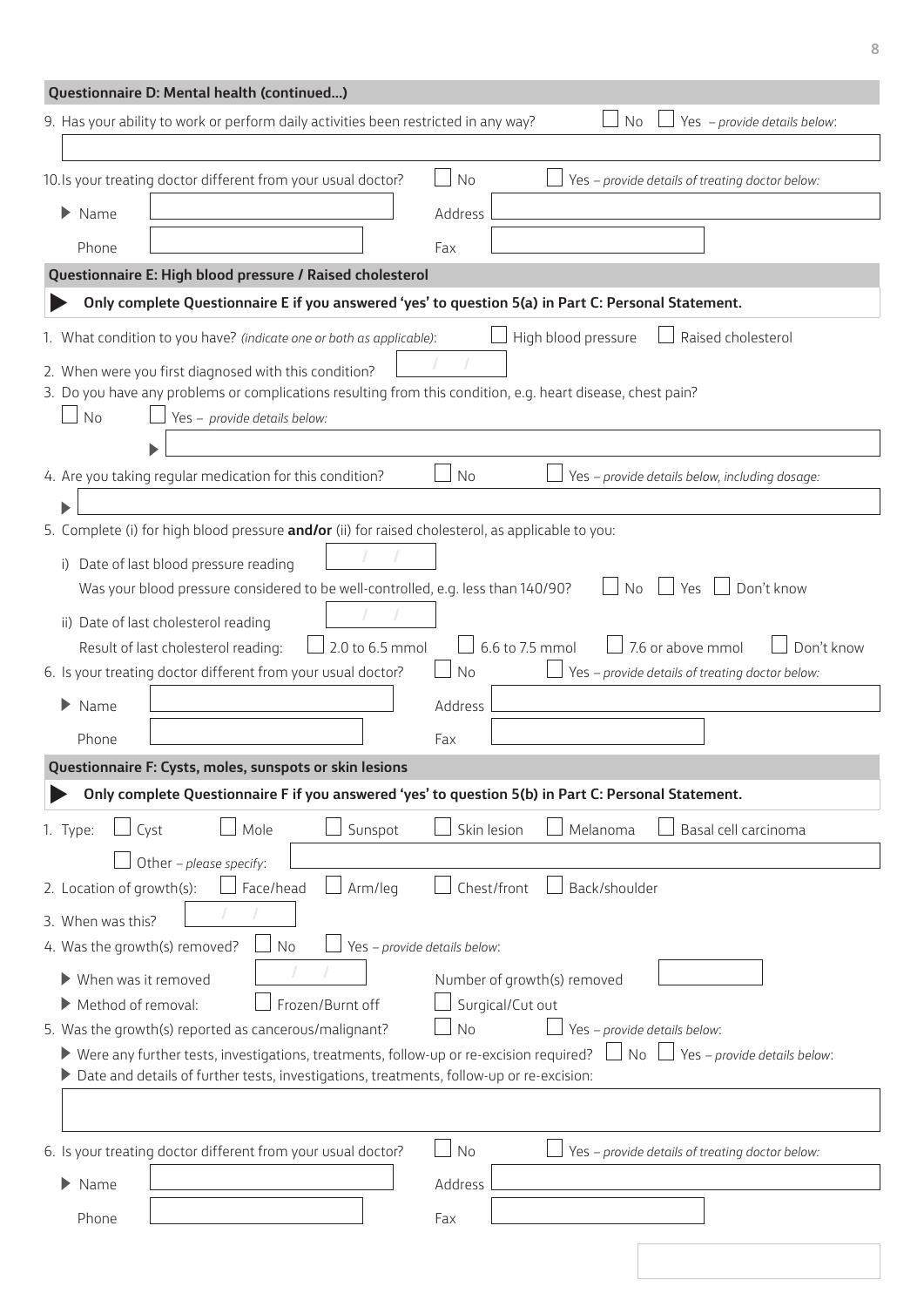<span id="page-8-0"></span>

|    | Questionnaire G: Personal and medical details                                                                                                                                                                     |                        |                                    |                                                       |                              |                                            |     |  |  |
|----|-------------------------------------------------------------------------------------------------------------------------------------------------------------------------------------------------------------------|------------------------|------------------------------------|-------------------------------------------------------|------------------------------|--------------------------------------------|-----|--|--|
|    | Only complete Questionnaire G if you answered 'yes' to any of questions 5(c), 5(d), 5(e) and/or question 8 in Part C:<br><b>Personal Statement.</b>                                                               |                        |                                    |                                                       |                              |                                            |     |  |  |
|    | 1. When did you last consult a doctor?                                                                                                                                                                            | Within the last month  |                                    | 1 to 3 months ago                                     |                              | 3 to 6 months ago                          |     |  |  |
|    |                                                                                                                                                                                                                   | 6 to 12 months ago     |                                    | 12 months to 2 years ago                              |                              | Over 2 years ago                           |     |  |  |
|    | a) Reason for consultation:                                                                                                                                                                                       |                        |                                    |                                                       |                              |                                            |     |  |  |
|    | b) Result(s)/outcome(s) from your last consultation? (tick any/all that apply)                                                                                                                                    |                        |                                    |                                                       |                              |                                            |     |  |  |
|    | All clear/normal/full recovery - no tests/prescribed treatment                                                                                                                                                    |                        |                                    | Routine tests conducted                               |                              | Tests conducted -                          |     |  |  |
|    | required (other than contraceptive or cold/flu medication)<br>Ongoing treatment e.g. Ventolin inhaler                                                                                                             |                        |                                    | - results all clear/normal<br>Not fully recovered yet |                              | results pending<br>Referral to specialist/ |     |  |  |
|    |                                                                                                                                                                                                                   |                        |                                    |                                                       |                              | health professional                        |     |  |  |
|    | c) Was the doctor/medical centre your usual doctor/medical centre?                                                                                                                                                |                        |                                    | <b>No</b>                                             | Yes                          |                                            |     |  |  |
|    | If you have been a patient of this doctor for less than 12 months, provide details of your previous doctor/medical centres:                                                                                       |                        |                                    |                                                       |                              |                                            |     |  |  |
|    | Name                                                                                                                                                                                                              |                        | Address                            |                                                       |                              |                                            |     |  |  |
|    | Phone                                                                                                                                                                                                             |                        | Fax                                |                                                       |                              |                                            |     |  |  |
|    | 2. The following questions 2(a)-(f) are for females only, otherwise continue to question 3 below.                                                                                                                 |                        |                                    |                                                       |                              |                                            |     |  |  |
|    |                                                                                                                                                                                                                   |                        |                                    |                                                       |                              |                                            |     |  |  |
|    | a) Are you currently pregnant?<br>b) Will you be returning to work in the same capacity as your current occupation,                                                                                               | No                     | Yes - what is the baby's due date: |                                                       |                              |                                            |     |  |  |
|    | e.g. back to the same or greater hours within or at the end of your 12-month maternity leave?                                                                                                                     |                        |                                    |                                                       | No                           | Yρς                                        |     |  |  |
|    | c) Have you ever had any complications with pregnancy or childbirth, e.g. diabetes, ectopic pregnancy                                                                                                             |                        |                                    |                                                       |                              |                                            |     |  |  |
|    | or pre-eclampsia, excluding miscarriage in the first 15 weeks or elective caesarean?                                                                                                                              |                        |                                    | No                                                    | Yes - provide details/dates: |                                            |     |  |  |
|    |                                                                                                                                                                                                                   |                        |                                    |                                                       |                              |                                            |     |  |  |
|    | d) Have you ever had an abnormal result for any of the following tests?                                                                                                                                           |                        |                                    |                                                       |                              |                                            |     |  |  |
|    | (i) Pap smear: $\Box$ No $\Box$ Yes<br>If 'yes' to (i), (ii) or (iii) above, provide details and dates below:                                                                                                     | ii) Breast ultrasound: |                                    | No<br>Yes                                             | iii) Mammogram: $\Box$ No    |                                            | Yes |  |  |
|    |                                                                                                                                                                                                                   |                        |                                    |                                                       |                              |                                            |     |  |  |
|    | e) Have you ever had a breast lump or breast cyst or any other type of breast abnormality,                                                                                                                        |                        |                                    |                                                       |                              |                                            |     |  |  |
|    | even if you have not consulted a doctor?                                                                                                                                                                          | No                     | Yes                                |                                                       |                              |                                            |     |  |  |
|    | If 'yes' above, provide details including dates and results of treatments below:                                                                                                                                  |                        |                                    |                                                       |                              |                                            |     |  |  |
|    |                                                                                                                                                                                                                   |                        |                                    |                                                       |                              |                                            |     |  |  |
|    | f) Have you ever sought treatment for any condition of the ovary, uterus, endometrium or perineum?<br>If 'yes', provide details including dates and results of treatments below:                                  |                        |                                    |                                                       | No                           | Yes                                        |     |  |  |
|    |                                                                                                                                                                                                                   |                        |                                    |                                                       |                              |                                            |     |  |  |
|    | 3. Have you ever had, sought advice or treatment, experienced symptoms or suffered from any of the following:                                                                                                     |                        |                                    |                                                       |                              |                                            |     |  |  |
|    | a) Asthma (other than childhood) chronic bronchitis, emphysema, recurrent pneumonia or any other lung complaint?                                                                                                  |                        |                                    |                                                       |                              | No                                         | Yes |  |  |
| b) | Chest pains, heart complaint, cardiomyopathy, heart murmur, palpitations or rheumatic fever?                                                                                                                      |                        |                                    |                                                       |                              | No                                         | Yes |  |  |
|    | c) Stroke, paralysis, neurological disorder, multiple sclerosis, muscular dystrophy or blood vessel disorder?                                                                                                     |                        |                                    |                                                       |                              | <b>No</b>                                  | Yes |  |  |
|    | d) Alzheimer's, Parkinson's dementia or any other disorder of the brain?                                                                                                                                          |                        |                                    |                                                       |                              | No                                         | Yes |  |  |
|    | e) Cancer, tumour or melanoma?                                                                                                                                                                                    |                        |                                    |                                                       |                              | No                                         | Yes |  |  |
|    | f) Thyroid, glandular, pituitary or pancreatic disorder?                                                                                                                                                          |                        |                                    |                                                       |                              | No                                         | Yes |  |  |
|    | g) Gastric or duodenal ulcer, persistent indigestion, gastro-oesophageal reflux disease, Barrett's oesophagitis,<br>irritable bowel or other bowel disorder (e.g. polyps, ulcerative colitis or Crohn's disease)? |                        |                                    |                                                       |                              | No                                         | Yes |  |  |
|    | h) Diabetes, gestational diabetes, insulin resistance or abnormal blood sugar?                                                                                                                                    |                        |                                    |                                                       |                              | No                                         | Yes |  |  |
|    | Any disorder of the gall bladder or liver, including hepatitis B or C or fatty liver/raised liver function?                                                                                                       |                        |                                    |                                                       |                              | No                                         | Yes |  |  |
|    | Varicose veins, haemorrhoids or hernia?                                                                                                                                                                           |                        |                                    |                                                       |                              | No                                         | Yes |  |  |
|    | k) Disorder of the kidney, bladder or prostate (including raised PSA), blood in urine or kidney stones?                                                                                                           |                        |                                    |                                                       |                              | No                                         | Yes |  |  |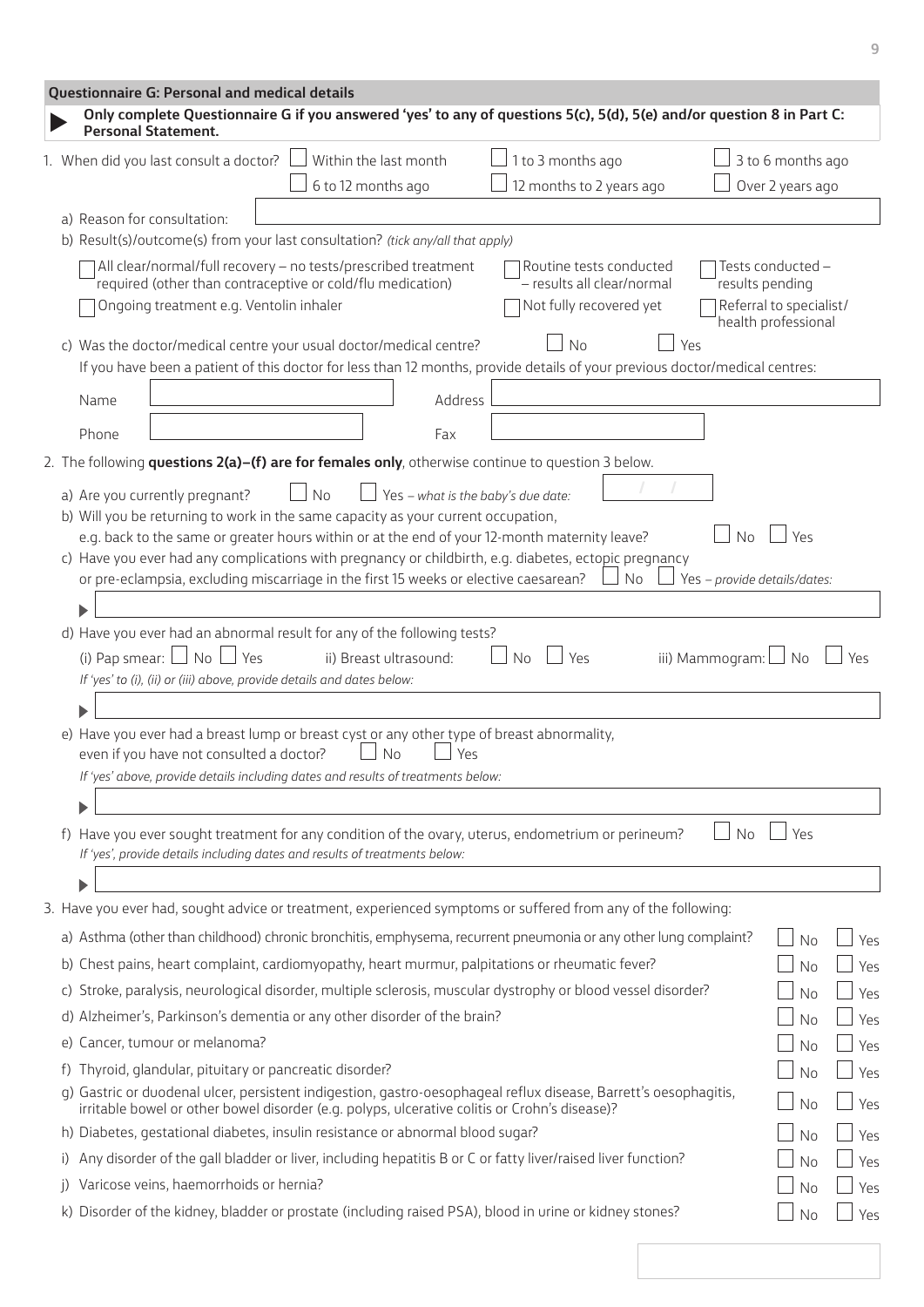| I) Epilepsy, fits of any kind, fainting episodes, dizziness or vertigo, or recurring headaches or migraines?                                                                      | No.            | $Y_{\mathsf{P}}S$ |
|-----------------------------------------------------------------------------------------------------------------------------------------------------------------------------------|----------------|-------------------|
| m) Chronic fatique syndrome, lethargy, sleep apnoea or any sleeping disorder (including insomnia)?                                                                                | No             | Yes               |
| n) Arthritis, gout, osteoporosis, fibromyalgia, Repetitive Strain Injury (RSI) or any chronic pain syndrome?                                                                      | No.            | Yes               |
| o) Eczema, dermatitis, psoriasis or any other skin disorder?                                                                                                                      | No.            | Yes               |
| p) Anaemia, leukaemia, haemophilia, haemochromatosis or any other blood disorder, embolism,<br>thrombosis (DVT) or Factor V Leiden?                                               | <b>No</b>      | Yes               |
| q) Any impairment of sight (other than corrected by glasses or lenses) or blurred vision?                                                                                         | No             | Yes               |
| r) Any impairment of hearing (including tinnitus, deafness, high frequency hearing loss) or speech?                                                                               | No             | Yes               |
| s) Any other illness, injury, disease or disorder not mentioned above?                                                                                                            | N <sub>o</sub> | Yes               |
| t) Other than for those conditions mentioned above, are you taking any regular prescribed medication?                                                                             | No             | Yes               |
| u) Have you undergone screening for diseases or conditions such as, but not limited to, bowel cancer?                                                                             | No.            | Yes               |
| v) Within the last 3 years have you had an ECG, X-ray (excluding broken bones or joint strains), any<br>abnormal blood test results, or an ultrasound (other than for pregnancy)? | No             | Yes               |
| w) Are you considering seeking medical advice, treatment, tests or surgery in the future?                                                                                         | No.            | Yρς               |
|                                                                                                                                                                                   |                |                   |

 **If you answered 'Yes' to any part of Question 3 (a) to (x) above**, you will also need to provide additional details relating to each 'yes' answer in Part E: General Health Questionnaire on [page 11](#page-10-0).

## <span id="page-9-1"></span>**Questionnaire H: Family history**

# **Only complete Questionnaire H if you answered 'yes' to question 9 in Part C: Personal Statement.**

| Family member | Condition (if cancer, please state type - breast, colon etc.) | Age diagnosed |
|---------------|---------------------------------------------------------------|---------------|
|               |                                                               |               |
|               |                                                               |               |
|               |                                                               |               |

If you have a favourable genetic test result, e.g. to show that you are not carrying a gene pattern associated with developing an illness that runs in your family, you **may** choose to disclose the result below.

# <span id="page-9-0"></span>**Questionnaire I: Additional medical details**

# **Only complete Questionnaire I if you answered 'yes' to any of questions 5(c)–(e), 8 or 9 in Part C: Personal Statement.**

- 1. Do you have total insurance cover, applied for including any cover with another insurer or super fund, of more than:
	- \$500,000 of lump sum death cover, or
	- \$500,000 of total and permanent disablement (TPD) cover, or
	- \$200,000 of trauma and/or critical illness cover, or
	- \$4,000 per month in total of any combination of income protection (including CBA Employee Income Protection), salary continuance cover and business overheads cover?

No – *go to Part F [\(page 12](#page-11-0))* Yes – *continue below*

*Note: If you have a favourable genetic test result, e.g. to show that you are not carrying a gene pattern associated with developing an illness that runs in your family, you may choose to disclose the result.*

2. Have you had or do you in the next 12 months intend to have a genetic test?

*Note: If you've had a genetic test as part of a medical research study conducted by an accredited university or medical research institution where your individual test result hasn't been and won't be provided to you, or you've specifically asked not to receive the test results, you may answer 'No'.*

No – *go to Part F [\(page 12](#page-11-0))* Yes – *continue below*

a) What is/was the reason for your genetic test?

| b) What was the result of your genetic test? |  |
|----------------------------------------------|--|
|                                              |  |

or  $\Box$  test hasn't been done yet.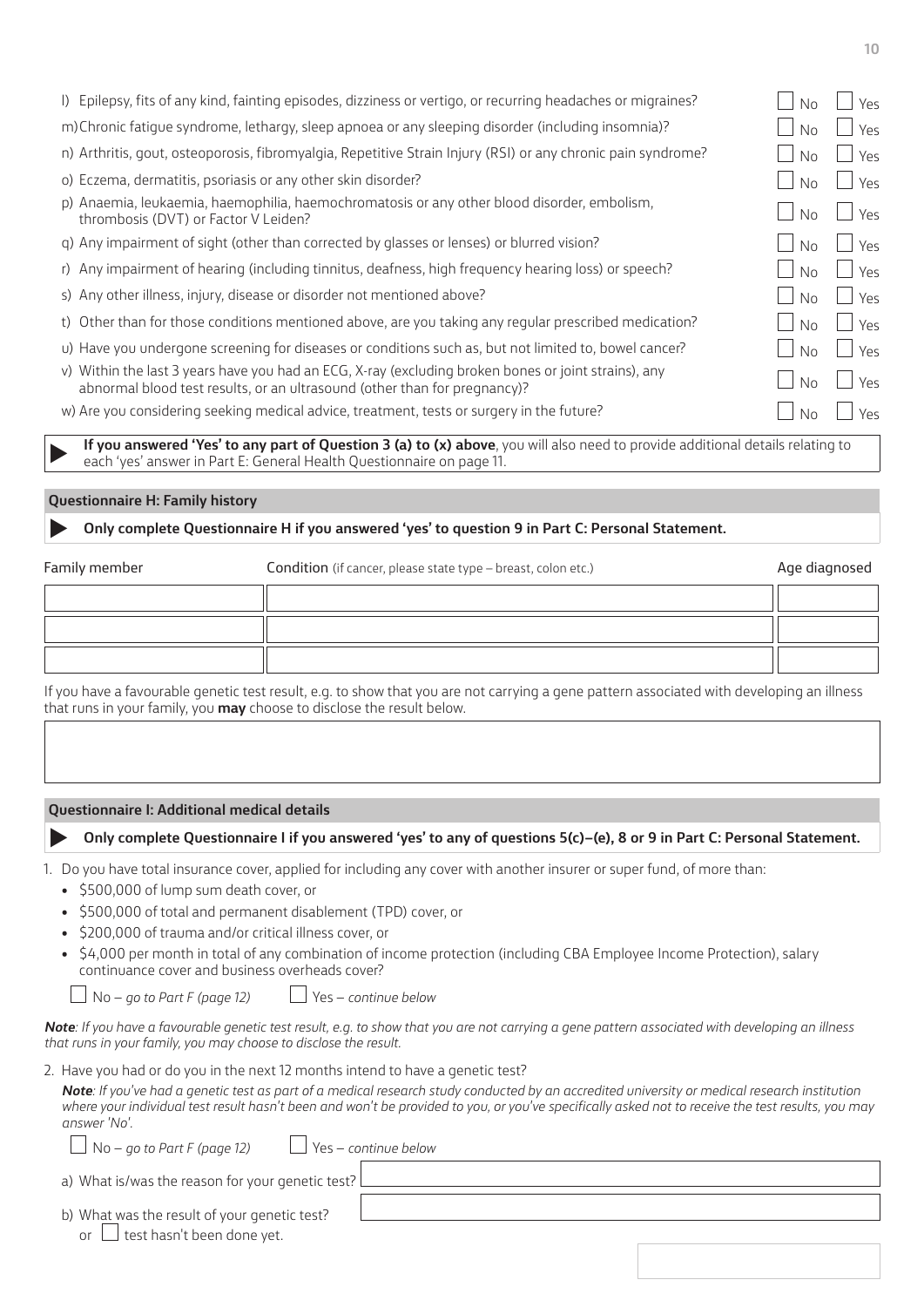<span id="page-10-0"></span>

|  | Part E: General health questionnaire |  |
|--|--------------------------------------|--|
|  |                                      |  |

# **Only complete Part E if you answered 'yes' to any part of question 3 (a) to (x) in Questionnaire G.**

For any question from 3(a) to 3(x) in Questionnaire G where you answered 'yes', indicate the relevant question number at the top of the following columns and provide additional details relating to your answer for each of the questions below.

|                                                                                                                                                            | Question (     | $\lambda$  | <b>Question (</b> | $\lambda$      | Question (     | $\lambda$      |
|------------------------------------------------------------------------------------------------------------------------------------------------------------|----------------|------------|-------------------|----------------|----------------|----------------|
| 1. Name of injury, illness, condition or tests?                                                                                                            |                |            |                   |                |                |                |
| 2. Date symptoms first started                                                                                                                             | $\sqrt{2}$     | $\sqrt{ }$ | $\sqrt{ }$        | $\sqrt{2}$     | $\sqrt{2}$     | $\sqrt{2}$     |
| 3. Date symptoms ceased (if applicable)                                                                                                                    | $\overline{1}$ | $\sqrt{ }$ | $\sqrt{ }$        | $\overline{1}$ | $\overline{1}$ | $\overline{1}$ |
| 4. Are symptoms singular, recurrent or ongoing?                                                                                                            |                |            |                   |                |                |                |
| 5. How often do/did you have symptoms?<br>Choose one of: daily / weekly / monthly / quarterly /<br>half-yearly / yearly / one-off / other (please specify) |                |            |                   |                |                |                |
| 6. How severe are the symptoms?<br>Choose one of the following: mild / moderate / severe /<br>never had symptoms / symptoms ceased                         |                |            |                   |                |                |                |
| 7. Did you take medication or have any other<br>treatment for this condition?<br>If 'Yes', provide details of medication/treatment                         | No             | Yes        | No                | Yes            | No             | Yes            |
| 8. Are you still on treatment, including medication?                                                                                                       | No             | Yes        | No                | Yes            | No             | Yes            |
| 9. Have you ever been off work as a result of this<br>condition?                                                                                           | No             | Yes        | <b>No</b>         | Yes            | <b>No</b>      | Yes            |
| If 'Yes', indicate the total time off work                                                                                                                 |                |            |                   |                |                |                |
| 10.Do you have (or have you had) any residual,<br>ongoing effects or restrictions as a result of this<br>condition?                                        | No             | Yes        | No                | Yes            | No             | Yes            |
| 11. Have you ever had an x-ray, scan or blood test for<br>this condition?                                                                                  | No             | Yes        | No                | Yes            | No             | Yes            |
| 12. Is your treating doctor different from your usual<br>doctor?                                                                                           | <b>No</b>      | Yes        | <b>No</b>         | Yes            | No             | Yes            |
| If 'Yes', provide the doctor's name and contact details                                                                                                    |                |            |                   |                |                |                |

**The following Parts F to J must be completed in all circumstances.**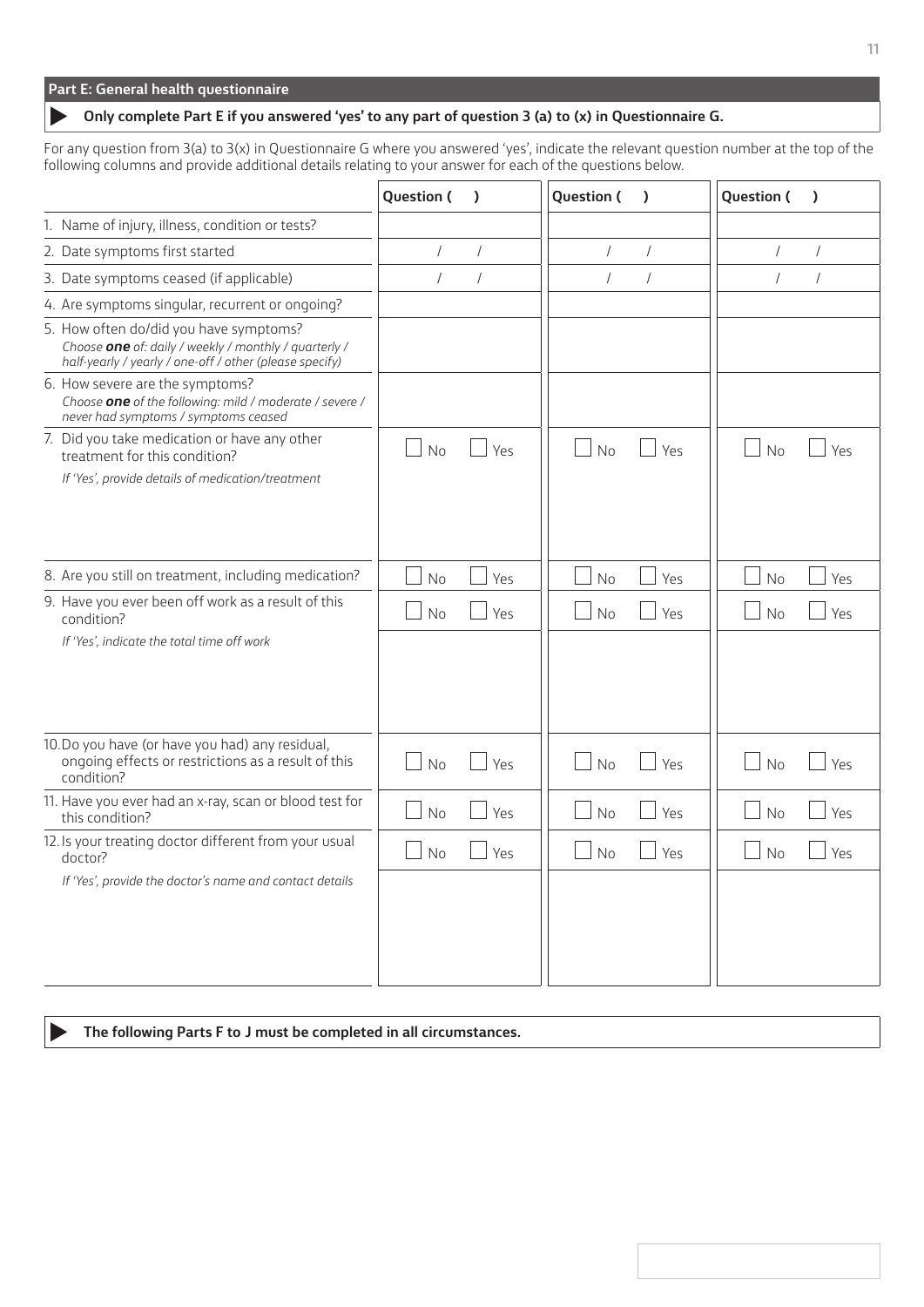<span id="page-11-0"></span>

| <b>Part F: Doctor's details</b>                                                                                   |                                                                                                                                                                                                                                                                                                                                                                                                   |                                                                                                                                                                                                                                                                                                                                                                                                                                                                                                                                                                                                                                                                                                                                                                                                                                                                                                                                                                                                                                                                                                                                                                                                                                                                                                                                                                                                                                                                                                                                                                                                                                                                                                                   |                   |                   |  |                                                                                                                                                                                                                                                                                                                                                                                                                                                                                                                                                                                                                                                                                                                                                                                                                                                                                                                                                                                                                                                                                                                                                                                                                                                                                                                                                                                                     |    |
|-------------------------------------------------------------------------------------------------------------------|---------------------------------------------------------------------------------------------------------------------------------------------------------------------------------------------------------------------------------------------------------------------------------------------------------------------------------------------------------------------------------------------------|-------------------------------------------------------------------------------------------------------------------------------------------------------------------------------------------------------------------------------------------------------------------------------------------------------------------------------------------------------------------------------------------------------------------------------------------------------------------------------------------------------------------------------------------------------------------------------------------------------------------------------------------------------------------------------------------------------------------------------------------------------------------------------------------------------------------------------------------------------------------------------------------------------------------------------------------------------------------------------------------------------------------------------------------------------------------------------------------------------------------------------------------------------------------------------------------------------------------------------------------------------------------------------------------------------------------------------------------------------------------------------------------------------------------------------------------------------------------------------------------------------------------------------------------------------------------------------------------------------------------------------------------------------------------------------------------------------------------|-------------------|-------------------|--|-----------------------------------------------------------------------------------------------------------------------------------------------------------------------------------------------------------------------------------------------------------------------------------------------------------------------------------------------------------------------------------------------------------------------------------------------------------------------------------------------------------------------------------------------------------------------------------------------------------------------------------------------------------------------------------------------------------------------------------------------------------------------------------------------------------------------------------------------------------------------------------------------------------------------------------------------------------------------------------------------------------------------------------------------------------------------------------------------------------------------------------------------------------------------------------------------------------------------------------------------------------------------------------------------------------------------------------------------------------------------------------------------------|----|
| In the event that we require further medical information, we require the contact details of your usual GP/doctor. |                                                                                                                                                                                                                                                                                                                                                                                                   |                                                                                                                                                                                                                                                                                                                                                                                                                                                                                                                                                                                                                                                                                                                                                                                                                                                                                                                                                                                                                                                                                                                                                                                                                                                                                                                                                                                                                                                                                                                                                                                                                                                                                                                   |                   |                   |  |                                                                                                                                                                                                                                                                                                                                                                                                                                                                                                                                                                                                                                                                                                                                                                                                                                                                                                                                                                                                                                                                                                                                                                                                                                                                                                                                                                                                     |    |
| Name                                                                                                              |                                                                                                                                                                                                                                                                                                                                                                                                   |                                                                                                                                                                                                                                                                                                                                                                                                                                                                                                                                                                                                                                                                                                                                                                                                                                                                                                                                                                                                                                                                                                                                                                                                                                                                                                                                                                                                                                                                                                                                                                                                                                                                                                                   | Address           |                   |  |                                                                                                                                                                                                                                                                                                                                                                                                                                                                                                                                                                                                                                                                                                                                                                                                                                                                                                                                                                                                                                                                                                                                                                                                                                                                                                                                                                                                     |    |
| Phone                                                                                                             |                                                                                                                                                                                                                                                                                                                                                                                                   |                                                                                                                                                                                                                                                                                                                                                                                                                                                                                                                                                                                                                                                                                                                                                                                                                                                                                                                                                                                                                                                                                                                                                                                                                                                                                                                                                                                                                                                                                                                                                                                                                                                                                                                   | Fax               |                   |  |                                                                                                                                                                                                                                                                                                                                                                                                                                                                                                                                                                                                                                                                                                                                                                                                                                                                                                                                                                                                                                                                                                                                                                                                                                                                                                                                                                                                     |    |
|                                                                                                                   |                                                                                                                                                                                                                                                                                                                                                                                                   |                                                                                                                                                                                                                                                                                                                                                                                                                                                                                                                                                                                                                                                                                                                                                                                                                                                                                                                                                                                                                                                                                                                                                                                                                                                                                                                                                                                                                                                                                                                                                                                                                                                                                                                   |                   |                   |  |                                                                                                                                                                                                                                                                                                                                                                                                                                                                                                                                                                                                                                                                                                                                                                                                                                                                                                                                                                                                                                                                                                                                                                                                                                                                                                                                                                                                     |    |
|                                                                                                                   | Part G: Telephone underwriting                                                                                                                                                                                                                                                                                                                                                                    |                                                                                                                                                                                                                                                                                                                                                                                                                                                                                                                                                                                                                                                                                                                                                                                                                                                                                                                                                                                                                                                                                                                                                                                                                                                                                                                                                                                                                                                                                                                                                                                                                                                                                                                   |                   |                   |  |                                                                                                                                                                                                                                                                                                                                                                                                                                                                                                                                                                                                                                                                                                                                                                                                                                                                                                                                                                                                                                                                                                                                                                                                                                                                                                                                                                                                     |    |
|                                                                                                                   |                                                                                                                                                                                                                                                                                                                                                                                                   | Telephone underwriting may reduce the need for follow-up information and medical reports, resulting in faster completion of an application.                                                                                                                                                                                                                                                                                                                                                                                                                                                                                                                                                                                                                                                                                                                                                                                                                                                                                                                                                                                                                                                                                                                                                                                                                                                                                                                                                                                                                                                                                                                                                                       |                   |                   |  |                                                                                                                                                                                                                                                                                                                                                                                                                                                                                                                                                                                                                                                                                                                                                                                                                                                                                                                                                                                                                                                                                                                                                                                                                                                                                                                                                                                                     |    |
|                                                                                                                   |                                                                                                                                                                                                                                                                                                                                                                                                   | I permit the fund and/or the insurer (AIA) to call me to clarify or gain further information regarding any matter pertaining to the<br>assessment and processing of this application. I understand that the call forms part of my Duty to take reasonable care not to make a<br>misrepresentation, as described on page 1 of this form.                                                                                                                                                                                                                                                                                                                                                                                                                                                                                                                                                                                                                                                                                                                                                                                                                                                                                                                                                                                                                                                                                                                                                                                                                                                                                                                                                                           |                   |                   |  |                                                                                                                                                                                                                                                                                                                                                                                                                                                                                                                                                                                                                                                                                                                                                                                                                                                                                                                                                                                                                                                                                                                                                                                                                                                                                                                                                                                                     |    |
|                                                                                                                   | Yes ▶ Contact me on phone                                                                                                                                                                                                                                                                                                                                                                         |                                                                                                                                                                                                                                                                                                                                                                                                                                                                                                                                                                                                                                                                                                                                                                                                                                                                                                                                                                                                                                                                                                                                                                                                                                                                                                                                                                                                                                                                                                                                                                                                                                                                                                                   | between the hours |                   |  | (must be between 9am- 5pm AEST)                                                                                                                                                                                                                                                                                                                                                                                                                                                                                                                                                                                                                                                                                                                                                                                                                                                                                                                                                                                                                                                                                                                                                                                                                                                                                                                                                                     | No |
| $\bullet$<br>premiums.                                                                                            | Part H: Election to keep insurance cover<br>rules in the relevant Reference Guide: Insurance cover.<br>Complete either section H1 or H2 below:<br>H1. If you want to make an election<br>By choosing this option, I understand that:<br>in this Accumulate Plus super account.<br>notify the fund that I want to revoke an election.<br>insurance cover at any time.<br>oursuperfund.com.au/pds). | Super laws prevent us from providing insurance cover to you, or may require us to cancel your insurance cover, if your account is considered an<br>inactive account, unless you've elected to keep your cover. For the purposes of insurance in super laws, 'inactive' means your account hasn't<br>received any contributions or rollovers for 16 consecutive months. It's not compulsory to make an insurance election as part of this application<br>for cover. You should be aware of the important implications in section H2 below if you choose not to make an election. Read more about these<br>I elect to keep any and all insurance cover in this<br>Accumulate Plus account, including any Death and TPD cover,<br>Death-only cover and/or Salary Continuance cover, even if no<br>contributions, rollovers or other amounts have been received<br>in my account for a continuous period of 16 months or more.<br>This election applies to the insurance cover I'm applying for on<br>this form, as well as any and all other cover that I currently hold<br>Insurance premiums will be deducted monthly from my<br>account balance, which will reduce my super balance.<br>• This election continues until my account is closed, or until I<br>• Even if I make this election, I can still cancel or reduce my<br>• My amount of cover and the cost of my cover may change in<br>accordance with the insurance policy terms, outlined in the<br>relevant Reference Guide: Insurance cover (available from<br>• My cover may still end in circumstances set out in the relevant<br>Reference Guide: Insurance cover, e.g. where there are<br>insufficient funds in my account to pay for my insurance |                   | my account first. |  | H2. If you don't want to make an election<br>I do not want to make an election to keep my insurance<br>cover where my account is considered to be an inactive*.<br>By choosing this option I understand the following implications:<br>• The cover I'm applying for under this application will not be<br>provided to me if my account is considered inactive* as at the<br>date the fund receives this application. In this case, if I want<br>to continue with my application for cover without making an<br>inactivity election, I'll have to make a contribution or rollover to<br>• All cover on my account, including cover received under this<br>application, may be <b>automatically cancelled</b> as required by<br>law on the date this account meets the criteria for an inactive<br>account* on or after the date the fund receives this application.<br>• If I've previously made an inactivity insurance election to keep<br>my cover for this Accumulate Plus account, I revoke that<br>previous inactivity election, in which case all cover on my<br>account, including cover received under this application, may<br>be automatically cancelled as required by law on the date this<br>account meets the criteria for an inactive account* on or after<br>the date the fund receives this application.<br>* Refer to the definition in the box at the beginning of this section. |    |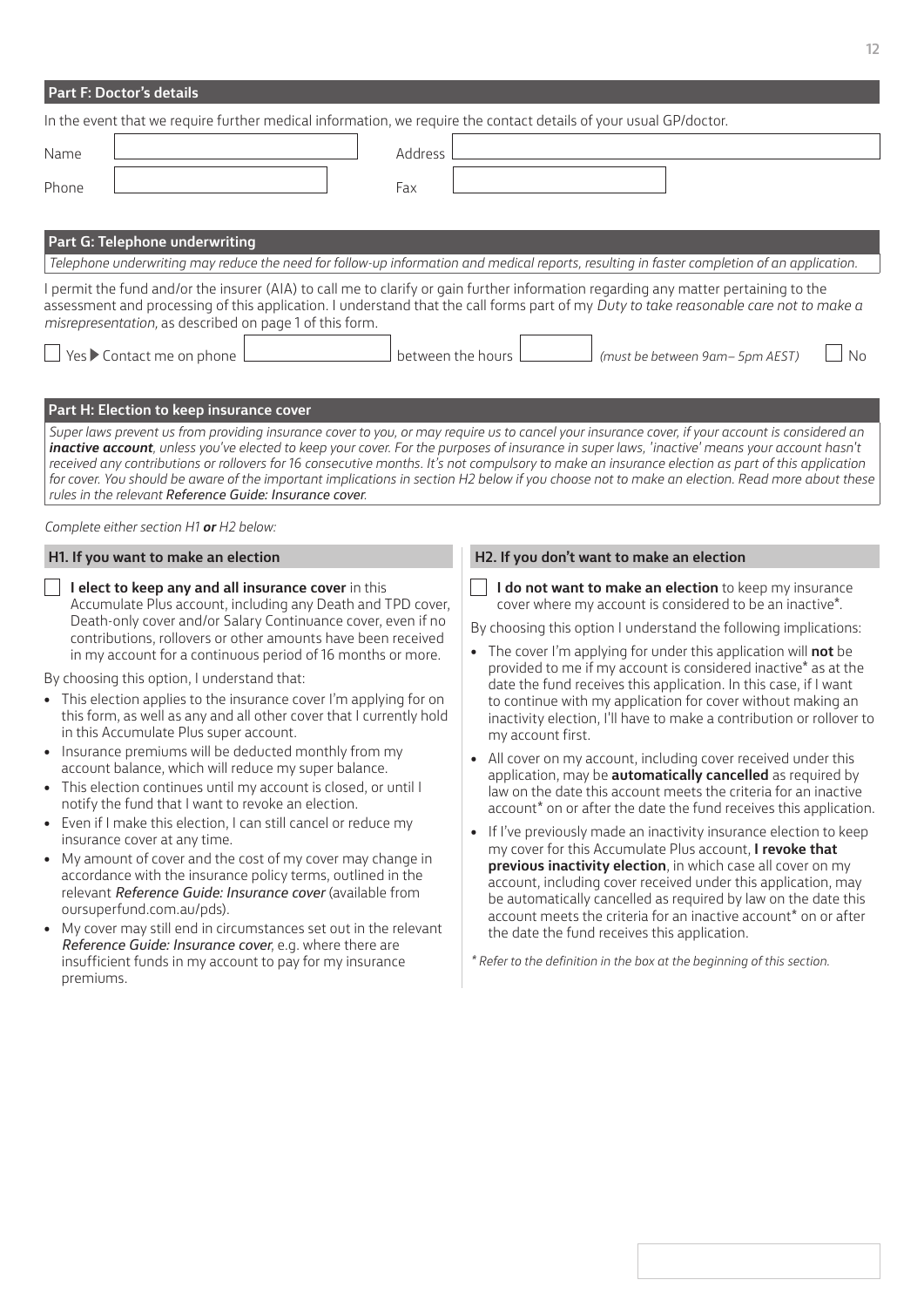# **Part I: Consent for accessing health information**

*In this Part I, 'we', 'us' or 'our' refer to AIA, as the fund's insurer. Note: SafeScript is software that maintains prescription records for some highrisk medicines. It's currently only available to practices in Victoria.*

# **Notes on releasing information about your health**

Your health information includes details about all your interactions with health providers, and may include details such as your symptoms, treatment, consultations, personal medical history and lifestyle. Health providers cannot release this information about you without your consent.

We (AIA) collect and use your health information to assess your application for cover, to assess and manage your claim, or to confirm the information you gave us when you applied for cover or made a claim. This is why we need your consent.

Each time you apply for cover or make a claim, we will ask you for a fresh consent. We will respect your privacy by only asking for the information we reasonably need, and we will tell you each time we use your consent.

Please read each Authority carefully and the explanatory notes below.

**Authority 1 explanatory notes** – through this Authority, with the exception of a copy of the consultation notes held by your General Practitioner/Practice, you are consenting to any health provider releasing any health information about you in the form we ask for. This may involve, for example:

- preparing a general report and/or a report about a specific condition;
- accessing and releasing your records in SafeScript;
- releasing your hospital patient notes;
- releasing the results of any investigations they have done; and/or
- releasing correspondence with other health providers.

**Authority 2 explanatory notes** – through this Authority, you are consenting to any General Practitioner/Practice you have attended releasing a copy of your full record, including consultation notes, but only if we have asked them to provide a general report and/or a report about a specific condition under Authority 1, and either:

- they will be unable to, or did not, provide the report within 4 weeks; or
- the report provided is incomplete, or contains inconsistencies or inaccuracies.

Your General Practitioner maintains consultation notes to support quality care, your wellbeing and to meet legal and professional requirements. General Practitioners/Practices should only release a copy of your full record, including consultation notes, for life insurance purposes in the rare circumstances set out above.

If you choose to withhold your consent to this authority, we may not be able to process your application for cover or a claim.

# **Authority 1 – to release any of my health information except the consultation notes held by my General Practitioner/ Practice**

With the exception of consultation notes held by any General Practitioner/Practice I have attended, I authorise any health provider, practitioner, practice, psychologist, dentist, allied health services provider or any hospital to access and release, in writing or verbally, any details of my health information to AIA, or to third parties they engage.

I agree to all the following:

- My health information can be released in the form AIA asks for, such as a general report, a report about a specific condition, my records in SafeScript, any hospital notes, or correspondence between health providers.
- AIA can collect, use, store and disclose my personal information (including sensitive information) in accordance with privacy laws and Australian Privacy Principles.
- This Authority is valid only while AIA is assessing my claim or application for cover, or is verifying disclosures I made in connection with the cover.
- A copy or transcript of this Authority will be valid and effective, and this Authority should be accepted as valid and effective, where I have signed electronically or consented verbally.

| Signature | Date |
|-----------|------|
|           |      |
|           |      |

# **Authority 2 – to release a copy of the full record, including consultation notes, held by my General Practitioner/Practice in specified circumstances**

I authorise any General Practitioner/Practice I have attended to release a copy of my full record, including consultation notes, to AIA, or to third parties they engage, only if AIA has asked them for a report on my health and either:

- the General Practitioner/Practice will be unable to, or did not, provide the report within four weeks; or
- the report is incomplete, or contains inconsistencies or inaccuracies.

I agree to all the following:

- AIA can collect, use, store and disclose my personal information (including sensitive information) in accordance with privacy laws and Australian Privacy Principles.
- This Authority is valid only while AIA is assessing my claim or application for cover, or is verifying disclosures I made in connection with the cover.
- A copy or transcript of this Authority will be valid and effective, and this Authority should be accepted as valid and effective, where I have signed electronically or consented verbally.

Name

Name

| Signature | Date |
|-----------|------|
|           |      |
|           |      |
|           |      |